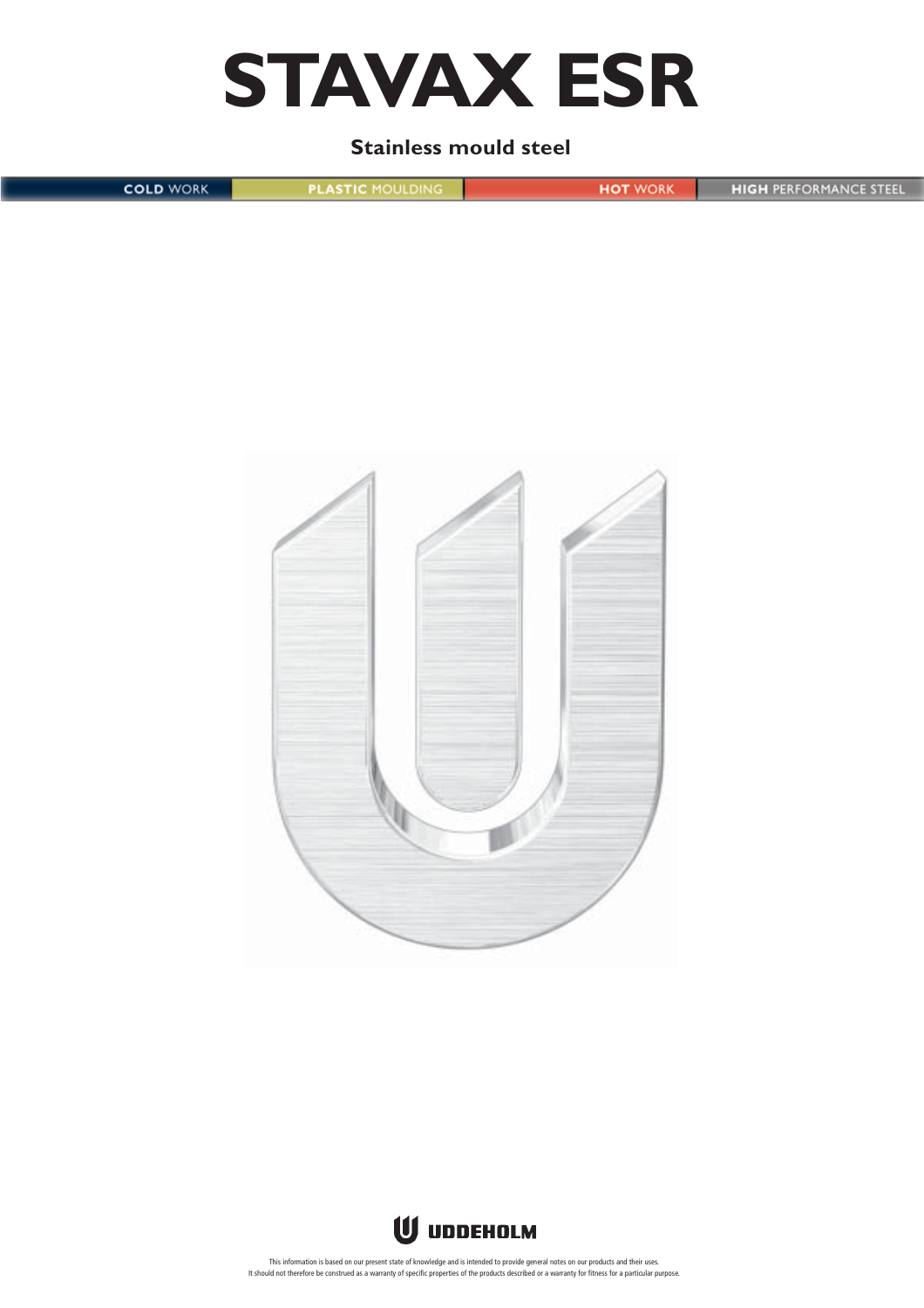## **General**

Stavax ESR is a premium grade stainless tool steel with the following properties:

- good corrosion resistance
- good polishability
- good wear resistance
- good machinability
- good stability in hardening.

The combination of these properties gives a steel with outstanding production performance. The practical benefits of **good corrosion resistance** in a plastics mould can be summarized as follows:

**• Lower mould maintenance costs.**

The surface of cavity impressions retain their original finish over extended running periods. Moulds stored or operated in humid conditions require no special protection.

**• Lower production costs.**

Since water cooling channels are unaffected by corrosion (unlike conventional mould steels), heat transfer characteristics, and therefore cooling efficiency, are constant throughout the mould life, ensuring consistent cycle times.

These benefits, coupled with the high wear resistance of Stavax ESR, offer the moulder lowmaintenance, long-life moulds for the greatest overall moulding economy.

**Note!** Stavax ESR is produced using the Electro-Slag-Refining (ESR) technique, resulting in a very low inclusion content.

| <b>Typical</b><br>analysis % | 0,38                             | Si<br>0,9    | Mn<br>0,5 | (r<br>13,6 | 0,3 |
|------------------------------|----------------------------------|--------------|-----------|------------|-----|
| Standard<br>specification    | AISI 420 modified                |              |           |            |     |
| Delivery<br>condition        | Soft annealed to approx. 200 HB. |              |           |            |     |
| Colour<br>code               |                                  | Black/Orange |           |            |     |

# **Applications**

Whilst Stavax ESR is recommended for all types of moulding tools, its special properties make it particularly suitable for moulds with the following demands:

- **• Corrosion/staining resistance**, i.e. for moulding of corrosive materials, e.g. PVC, acetates, and for moulds subjected to humid working/storage conditions.
- **• Wear resistance**, i.e. for moulding abrasive/ filled materials, including injection-moulded thermosetting grades. Stavax ESR is recommended for moulds with long production runs, e.g. disposable cutlery and containers.
- **High surface finish**, i.e. for the production of optical parts, such as camera and sunglasses lenses, and for medical containers, e.g. syringes, analysis phials.

| Type of mould                                                              | Recommended<br>hardness HRC |
|----------------------------------------------------------------------------|-----------------------------|
| Injection mould for:<br>thermoplastic materials<br>thermosetting materials | $45 - 54$<br>$45 - 54$      |
| Compression/transfer moulds                                                | $50 - 54$                   |
| Blow moulds for PVC, PET, etc.                                             | $45 - 54$                   |
| Extrusion, pultrusion dies                                                 | 45-54                       |



Stavax ESR core to make disposable polystyrene beakers. Millions of close tolerance mouldings with a very high surface finish have been produced.

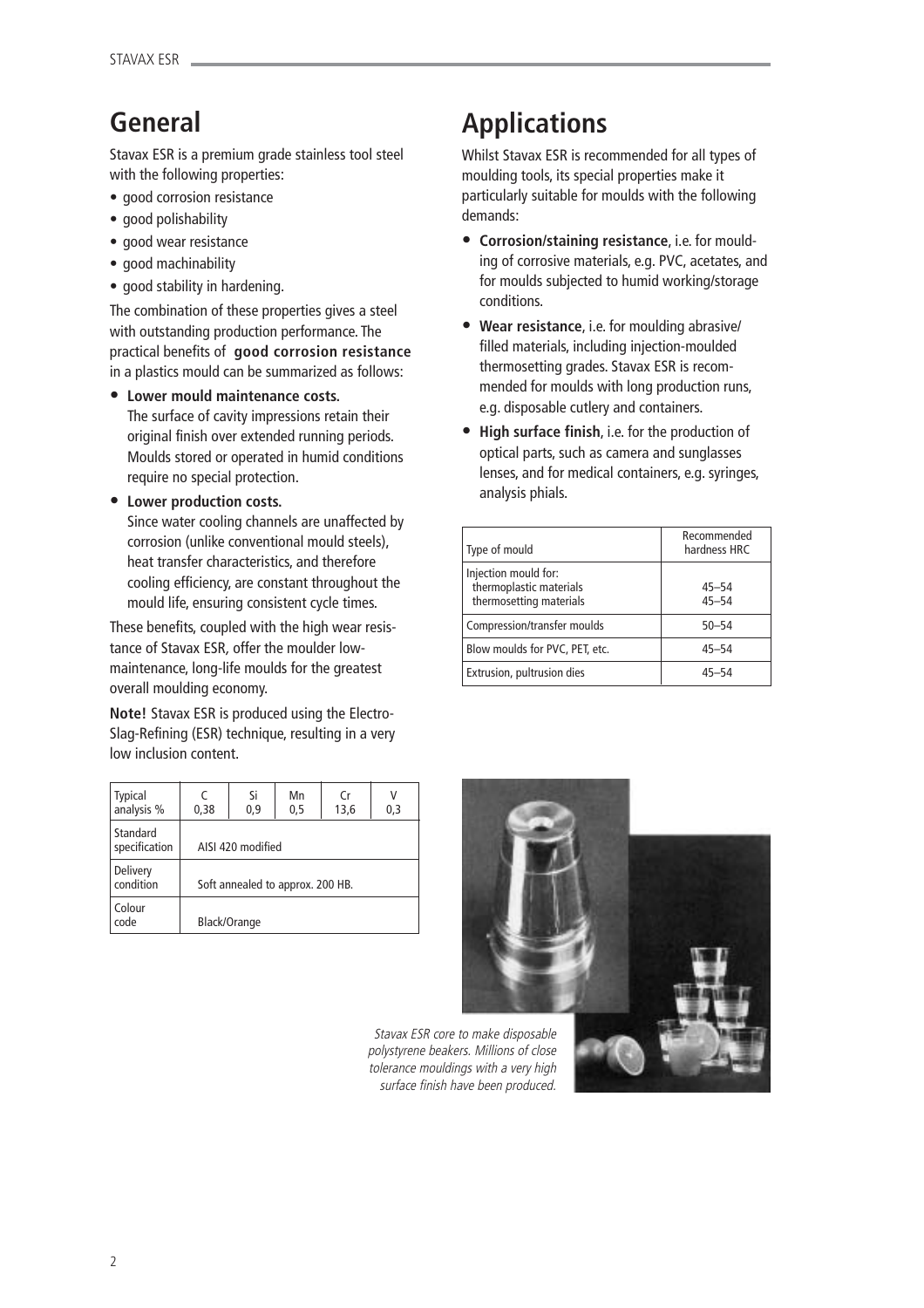## **Properties**

## **PHYSICAL DATA**

Hardened and tempered to 50 HRC. Data at room and elevated temperatures.

| Temperature                                                                               | $20^{\circ}$ C<br>(68°F)                    | $200^{\circ}$ C<br>(390°F)                | $400^{\circ}$ C<br>(750°F)                       |
|-------------------------------------------------------------------------------------------|---------------------------------------------|-------------------------------------------|--------------------------------------------------|
| Density, kg/m <sup>3</sup><br>lbs/in <sup>3</sup>                                         | 7800<br>0,282                               | 7750<br>0,280                             | 7700<br>0,277                                    |
| Modulus of elasticity<br>N/mm <sup>2</sup><br>tsi<br>psi                                  | 200 000<br>12 900<br>29,0 x 10 <sup>6</sup> | 190 000<br>12 300<br>$27.6 \times 10^{6}$ | 180 000<br>11 600<br>$26,1 \times 10^6$          |
| Coefficient of thermal<br>expansion<br>$\sqrt{\ }$ C from 20 $\degree$ C<br>/°F from 68°F |                                             | $11,0 \times 10^{-6}$<br>6,1 x $10^{-6}$  | $11,4 \times 10^{-6}$<br>6,3 $\times$ 10 $^{-6}$ |
| Thermal<br>conductivity*<br>W/m °C<br>Btu in/(ft <sup>2</sup> h $\degree$ F)              | 16<br>110                                   | 20<br>138                                 | 24<br>166                                        |
| Specific heat<br>J/kg °C<br>Btu/lb, °F                                                    | 460<br>0,110                                |                                           |                                                  |

\* Thermal conductivity is very difficult to measure. The scatter can be as high as  $\pm 15\%$ .

## **TENSILE STRENGTH AT ROOM TEMPERATURE**

The tensile strength values are to be considered as approximate only. All samples were taken from a bar (in the rolling direction) 25 mm (1") diameter. Hardened in oil from 1025  $\pm$ 10°C (1880  $\pm$  20°F) and tempered twice to the hardness indicated.

| <b>Hardness</b>                                                                   | <b>50 HRC</b>                   | 45 HRC                          |
|-----------------------------------------------------------------------------------|---------------------------------|---------------------------------|
| Tensile strength $R_{m}$<br>N/mm <sup>2</sup><br>kp/mm <sup>2</sup><br>tsi<br>psi | 1780<br>180<br>114<br>256 000   | 1420<br>145<br>92<br>206 000    |
| Yield point R <sub>p0,2</sub><br>N/mm <sup>2</sup><br>$kp/mm^2$<br>tsi<br>psi     | 1 4 6 0<br>150<br>95<br>213 000 | 1 2 8 0<br>130<br>83<br>185 000 |

## **CORROSION RESISTANCE**

Stavax ESR is resistant to corrosive attack by water, water vapour, weak organic acids, dilute solutions of nitrates, carbonates and other salts.

A tool made from Stavax ESR will have good resistance to rusting and staining due to humid working and storage conditions and when moulding corrosive plastics under normal production conditions.

Note: Special protectants are not recommended during mold storage. Many protectants are chloride based and may attack the passive oxide film,

resulting in pitting corrosion. Tools should be thoroughly cleaned and dried prior to storage.

Stavax ESR shows the best corrosion resistance when tempered at low temperature and polished to a mirror finish.

The influence of tempering temperature on corrosion resistance.



## **Heat Treatment**

## **SOFT ANNEALING**

Protect the steel and heat through to 890°C (1630°F). Then cool in the furnace at 20°C (40°F) per hour to 850°C (1560°F), then at 10°C (20°F) per hour to 700°C (1290°F), then freely in air.

## **STRESS-RELIEVING**

After rough machining the tool should be heated through to 650°C (1200°F), holding time 2 hours. Cool slowly to 500°C (930°F), then freely in air.

## **HARDENING**

Preheating temperature: 600–850°C (1110–1560°F) Austenitizing temperature: 1000–1050°C (1830– 1920°F), but usually 1020°C–1030°C (1870– 1885°F).

| $\circ$ | Temperature | Soaking time*<br>minutes | Hardness before<br>tempering |
|---------|-------------|--------------------------|------------------------------|
| 1020    | 1870        | 30                       | $56 \pm 2$ HRC               |
| 1050    | 1920        |                          | $57 \pm 2$ HRC               |

\* Soaking time = time at hardening temperature after the tool is fully heated through.

Protect the part against decarburization and oxidation during hardening.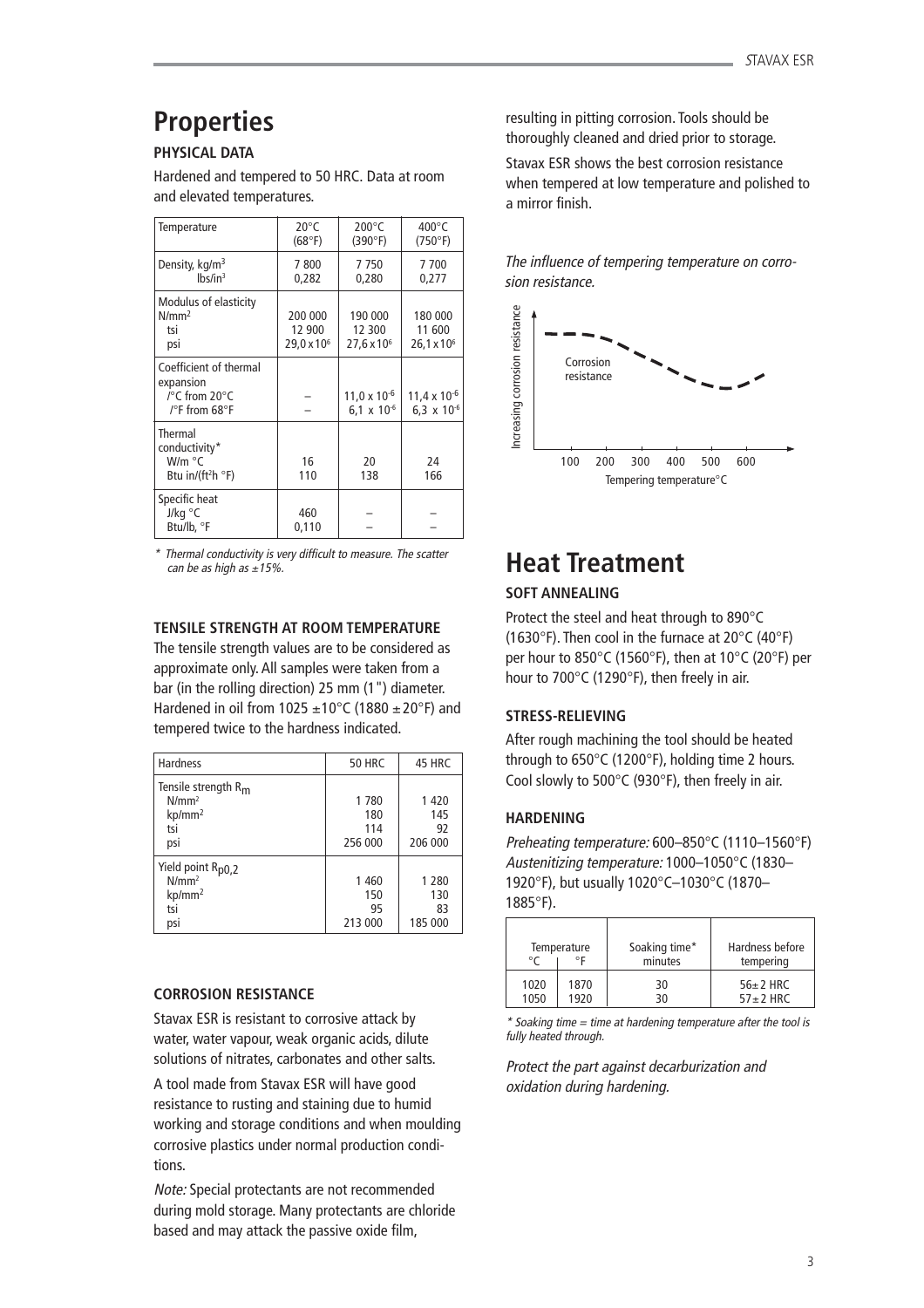### **QUENCHING MEDIA**

- Oil
- Fluidized bed or salt bath at 250–550°C (480–1020°F), then cool in air blast
- Vacuum with sufficient positive pressure
- High speed gas/circulating atmosphere.

In order to obtain optimum properties, the cooling rate should be as fast as is concomitant with acceptable distortion. When heat treating in a vaccuum furnace, a 4–5 bar overpressure is recommended. Temper immediately when the tool reaches 50–70°C (120–160°F).

Hardness, grain size and retained austenite as a function of the austenitizing temperature.



### **TEMPERING**

Choose the tempering temperature according to the hardness required by reference to the tempering graph. Temper twice with intermediate cooling to room temperature. Lowest tempering temperature 250°C (480°F). Holding time at temperature minimum 2 hours.





Note: 1. Tempering at 250°C (480°F) is recommended for the best combination of toughness, hardness and corrosion resistance.

Note: 2. The curves are valid for small samples. Achieved hardness depends on mould size.

Note: 3. A combination of high austenitizing temperature and low tempering temperature  $<$ 250°C ( $<$ 480°F) gives a high stress level in the mould and should be avoided.

### **DIMENSIONAL CHANGES**

The dimensional changes during hardening and tempering vary depending on temperatures, type of equipment and cooling media used during heat treatment.

The size and geometric shape of the tool is also of essential importance.

Thus, the tool shall always be manufactured with enough working allowance to compensate for dimensional changes. Use 0,15% as a guideline for Stavax ESR provided that a stress relief is performed between roguh and semifinished machining as recommended.

### **During tempering**



## **During hardening**

An example of dimensional changes on a plate, hardened under ideal conditions 100 x 100 x 25 mm  $(4" x 4" x 1")$  is shown below.

| Hardening from<br>1020°C (1870°F) |              | Width<br>$\frac{0}{0}$ | Length<br>$\frac{0}{0}$ | <b>Thickness</b><br>$\frac{0}{0}$ |
|-----------------------------------|--------------|------------------------|-------------------------|-----------------------------------|
| Oil hardened                      | Min.<br>Max. | $+0.02$<br>$-0.05$     | $+0.02$<br>$-0,03$      | $+0.04$                           |
| Martempered                       | Min.<br>Max. | $+0.02$<br>$-0.03$     | $\pm 0$<br>$+0.03$      | $-0,04$                           |
| Air hardened                      | Min.<br>Max. | $-0.02$<br>$+0.02$     | $\pm 0$<br>$-0,03$      | $\pm 0$                           |
| Vacuum<br>hardened                | Min.<br>Max. | $+0,01$<br>$-0.02$     | $\pm 0$<br>$+0,01$      | $-0,04$                           |

Note: Dimensional changes during hardening and tempering should be added together.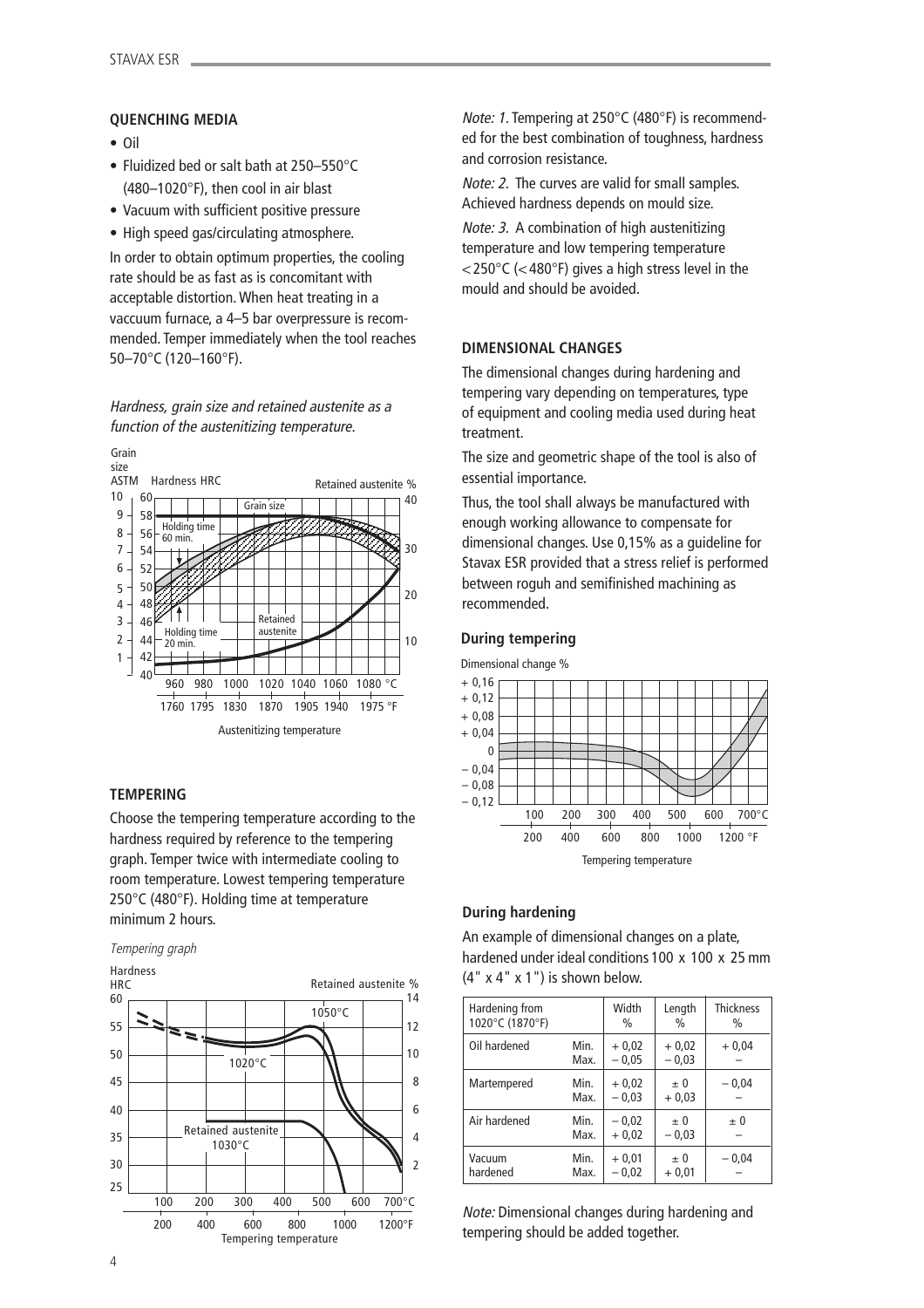## **Machining recommendations**

The cutting data below are to be considered as guiding values which must be adapted to existing local conditions. More information can be found in the Uddeholm publication "Cutting Data Recommendation".

## **TURNING**

| Cutting data<br>parameter                    | Turning with carbide<br>Rough Fine<br>Rough<br>Fine<br>turning<br>turning |                                       | Turning with<br>high speed<br>steel<br>Fine turning |
|----------------------------------------------|---------------------------------------------------------------------------|---------------------------------------|-----------------------------------------------------|
| Cutting speed $(v_c)$<br>m/min<br>f.p.m.     | 160-210<br>525-690                                                        | $210 - 260$<br>690-850                | $18 - 23$<br>$60 - 75$                              |
| Feed (f)<br>mm/r<br>i.p.r.                   | $0,2-0,4$<br>$0,008 - 0,016$                                              | $0,05 - 0,2$<br>$0,002 - 0,008$       | $0,05 - 0,3$<br>$0,002 - 0,01$                      |
| Depth of cut (a <sub>p</sub> )<br>mm<br>inch | $2 - 4$<br>$0.08 - 0.16$                                                  | $0,5 - 2$<br>$0.02 - 0.08$            | $0,5-3$<br>$0,02 - 0,1$                             |
| Carbide<br>designation ISO                   | P <sub>20</sub> -P <sub>30</sub><br>Coated<br>carbide                     | P10<br>Coated<br>carbide or<br>cermet |                                                     |

## **MILLING**

## **Face and square shoulder face milling**

|                                          | Milling with carbide         |                                                                 |  |
|------------------------------------------|------------------------------|-----------------------------------------------------------------|--|
| Cutting data parameter                   | Rough milling                | Fine milling                                                    |  |
| Cutting speed $(v_c)$<br>m/min<br>f.p.m. | 180-260<br>600-865           | 260-300<br>865-1080                                             |  |
| Feed $(f2)$<br>mm/tooth<br>in/tooth      | $0,2-0,4$<br>$0.008 - 0.016$ | $0,1-0,2$<br>$0,004 - 0,008$                                    |  |
| Depth of cut $(a_n)$<br>mm<br>inch       | $2 - 4$<br>$0,08 - 0,16$     | $0.5 - 2$<br>$0,02 - 0,08$                                      |  |
| Carbide designation ISO                  | P20-P40<br>Coated carbide    | P <sub>10</sub> -P <sub>20</sub><br>Coated carbide<br>or cermet |  |

## **End milling**

|                                          | Type of end mill                |                                      |                                   |
|------------------------------------------|---------------------------------|--------------------------------------|-----------------------------------|
| Cutting data<br>parameter                | Solid<br>carbide                | Carbide<br>indexable<br>insert       | High speed<br>steel               |
| Cutting speed $(v_c)$<br>m/min<br>f.p.m. | 120-150<br>390-500              | 170-230<br>560-755                   | $25 - 30^{1}$<br>$85 - 100$       |
| Feed $(fz)$<br>mm/tooth<br>in/tooth      | $0,01-0,20^{2}$<br>0,0004-0,008 | $0,06 - 0,20^{2}$<br>$0,002 - 0,008$ | $0,01-0,3^{2}$<br>$0.0004 - 0.01$ |
| Carbide<br>designation ISO               |                                 | P20-P30                              |                                   |

<sup>1)</sup> For coated HSS end mill  $v_c$  =45–50 m/min. (150–165 f.p.m.)

 $2)$  Depending on radial depth of cut and cutter diameter

## **DRILLING**

## **High speed steel twist drills**

| Drill diameter |              |  | Cutting speed $(v_c)$ | Feed (f) |                                               |
|----------------|--------------|--|-----------------------|----------|-----------------------------------------------|
| mm             | inch         |  | $m/min$   f.p.m.      | mm/r     | i.p.r.                                        |
| $-5$           | $-3/16$      |  |                       |          | $12-14$ * $40-47$ * $0.05-0.10$ $0.002-0.004$ |
| $5 - 10$       | $3/16 - 3/8$ |  |                       |          | $12-14$ * $40-47$ * 0,10-0,20 0,004-0,008     |
| $10 - 15$      | $3/8 - 5/8$  |  |                       |          | $12-14*$ 40-47* 0,20-0,30 0,008-0,012         |
| 15–20          | $5/8 - 3/4$  |  |                       |          | $12-14$ * $40-47$ * 0,30-0,35 0,012-0,014     |

 $*$  For coated HSS drill  $v_c$  =20–22 m/min. (65–70 f.p.m.)

## **Carbide drill**

|                                              | Type of drill                       |                                   |                                   |
|----------------------------------------------|-------------------------------------|-----------------------------------|-----------------------------------|
| Cutting data<br>parameter                    | Indexable<br>insert                 | Solid<br>carbide                  | Brazed<br>carbide <sup>1</sup>    |
| Cutting<br>speed, $(v_c)$<br>m/min<br>f.p.m. | 210-230<br>690-755                  | $80 - 100$<br>265-330             | $70 - 80$<br>230-265              |
| Feed, (f)<br>mm/giro<br>i.p.r.               | $0,03-0,10^{2}$<br>$0,0012 - 0,004$ | $0,10-0,25^{2}$<br>$0.004 - 0.01$ | $0,15-0,25^{2}$<br>$0,006 - 0,01$ |

 $1)$  Drills with internal cooling channels and brazed carbide tip 2) Depending on drill diameter

## **GRINDING**

A general grinding wheel recommendation is given below. More information can be found in the Uddeholm publication "Grinding of Tool Steel".

| Type of grinding                | Wheel recommendation<br>Soft annealed<br>Hardened<br>condition<br>condition |          |  |  |
|---------------------------------|-----------------------------------------------------------------------------|----------|--|--|
| Face grinding<br>straight wheel | A 46 HV                                                                     | A 46 HV  |  |  |
| Face grinding<br>segments       | A 24 GV                                                                     | A 36 GV  |  |  |
| Cylindrical grinding            | A 46 LV                                                                     | A 60 KV  |  |  |
| Internal grinding               | A 46 JV                                                                     | A 60 IV  |  |  |
| Profile grinding                | A 100 LV                                                                    | A 120 KV |  |  |

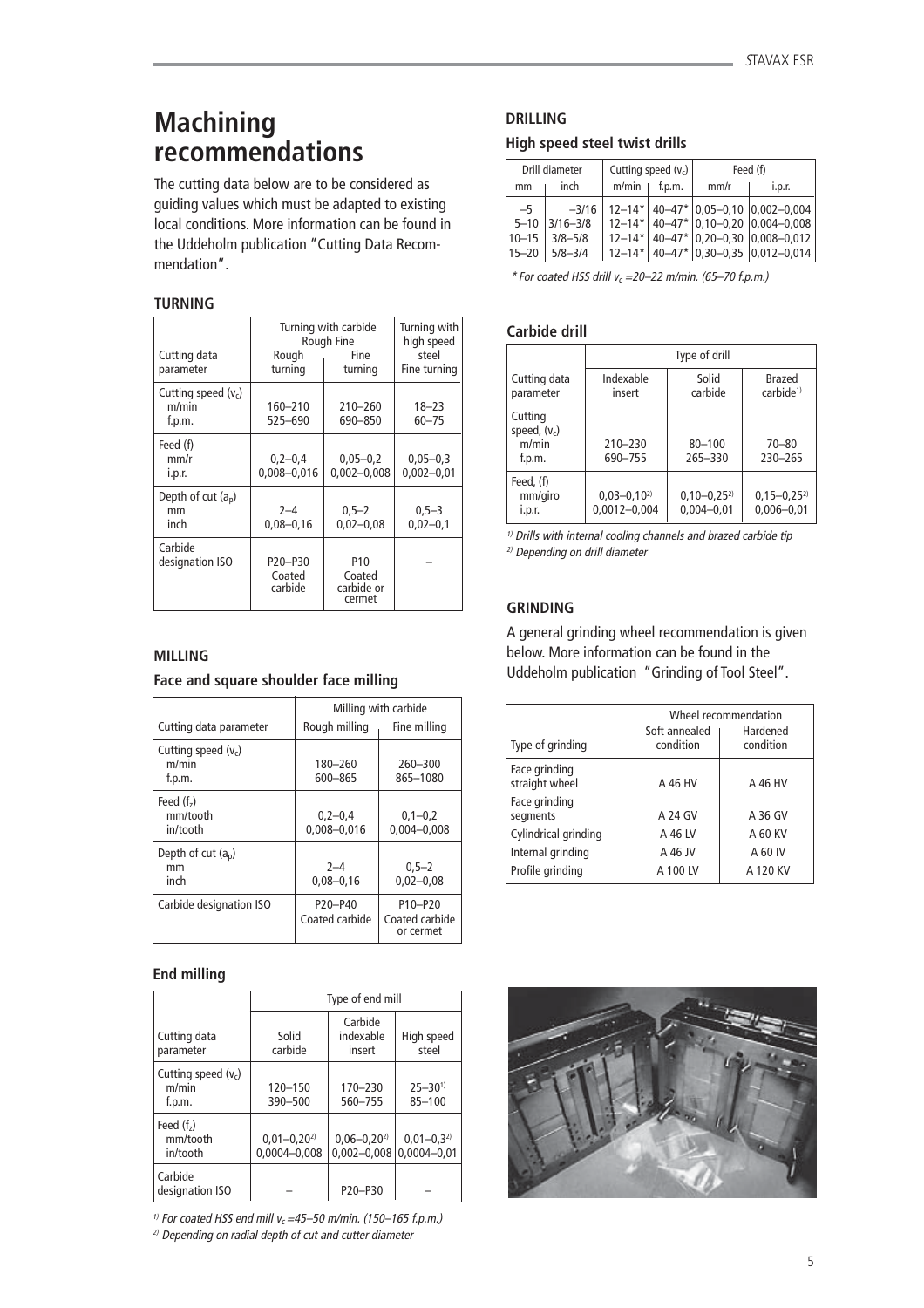# **Welding**

Good results when welding tool steel can be achieved if proper precautions are taken to elevated working temperature, joint preparation, choice of consumables and welding procedure.

For best result after polishing and photo-etching use consumables with the same composition as in the mould.

| Welding method                | TIG                              | MMA                   |
|-------------------------------|----------------------------------|-----------------------|
| Working temperature           | $200 - 250$ °C                   | $200 - 250^{\circ}$ C |
| Welding<br>consumables        | <b>STAVAX</b><br><b>TIG-WELD</b> | <b>STAVAX WELD</b>    |
| Hardness after welding        | 54-56 HRC                        | 54-56 HRC             |
| Heat treatment after welding: |                                  |                       |

| Hardened condition         | Temper at 10-20°C (50-70°F)<br>below the original tempering<br>temperature.                                                                                                                                    |
|----------------------------|----------------------------------------------------------------------------------------------------------------------------------------------------------------------------------------------------------------|
| Soft annealed<br>condition | Heat through to 890°C (1630°F) in<br>protected atmosphere. Then cool in<br>the furnace at 20°C (40°F) per hour<br>to 850°C (1560°F), then at 10°C<br>(20°F) per hour to 700°C (1290°F),<br>then freely in air. |

Further information is given in the Uddeholm brochure "Welding of Tool Steel".

## **Photo-etching**

Stavax ESR has a very low content of slag inclusions, making it suitable for photo-etching. The special photo-etching process that might be necessary because of Stavax ESR's good corrosion resistance is familiar to all the leading photoetching companies.

Further information is given in the Uddeholm booklet "Photo-etching of tool steel".



Mould in Stavax ESR for producing clear plastic bowls.

## **Polishing**

Stavax ESR has a very good polishability in the hardened and tempered condition.

A slightly different technique, in comparison with other Uddeholm mould steels, should be used. The main principle is to use smaller steps at the finegrinding/polishing stages and not to start polishing on too rough a surface. It is also important to stop the polishing operation **immediately** the last scratch from the former grain size has been removed.

More detailed information on polishing techniques is given in the brochure "Polishing of tool steel".

## **Further information**

Please contact your local Uddeholm office for further information on the selection, heat treatment and application of Uddeholm tool steels, including the publication "Steel for moulds".